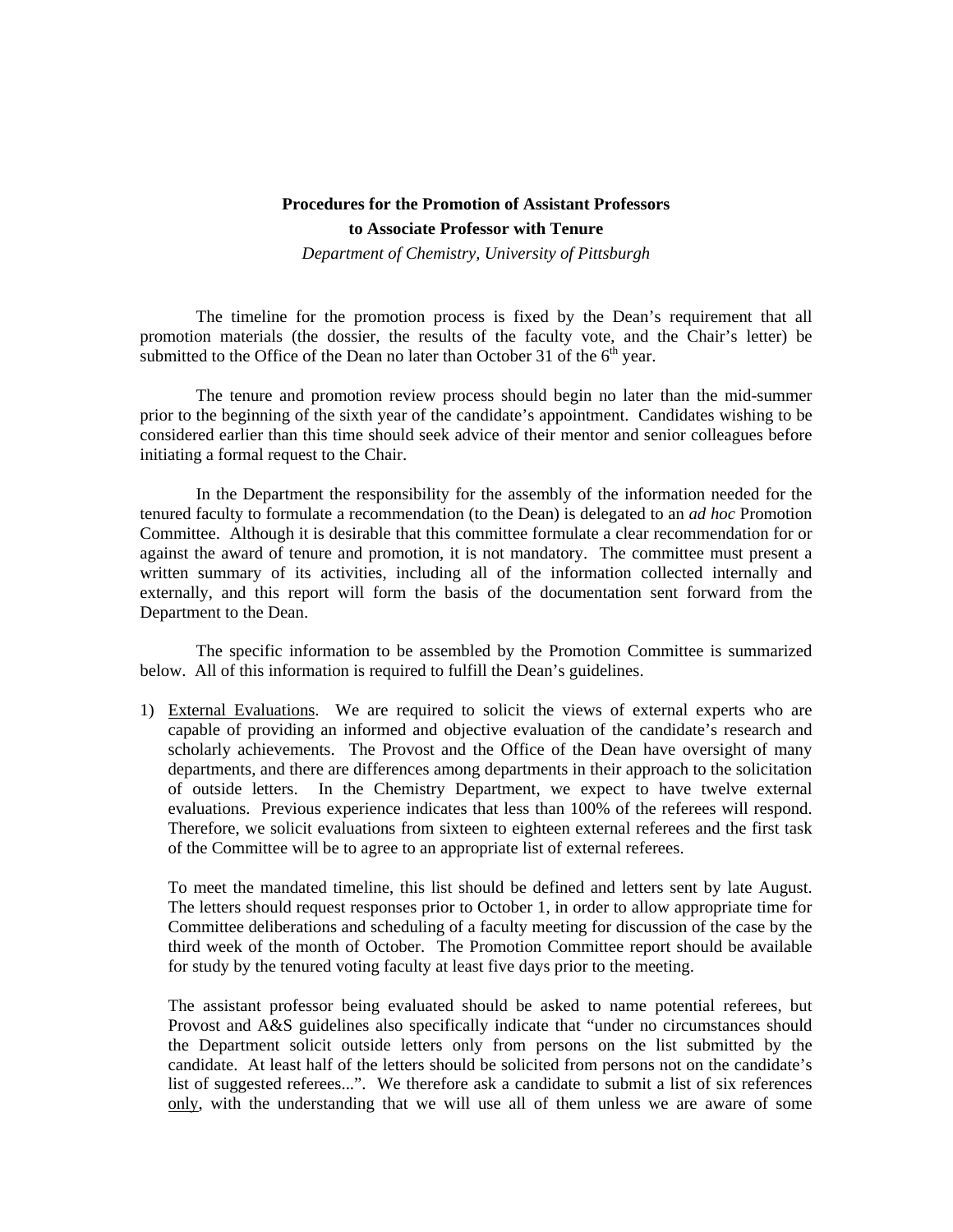circumstances (such as a conflict of interest unknown to the candidate) which would render a particular referee unsuitable. Although it is not forbidden by University policy, our practice has been that external letters are not requested from either Ph.D. thesis advisors or postdoctoral mentors. It is also inappropriate to request evaluations from faculty who have been recent colleagues at the University of Pittsburgh, however, an exception may be considered when the candidate has collaborated extensively with such colleagues on work conducted at Pittsburgh.

 The package submitted to the Dean requires a short paragraph outlining the qualifications of each of the external evaluators. The Promotion Committee is responsible for generating these vitae. The vitae should properly introduce the referee and demonstrate the referee's qualifications clearly.

2) Curriculum Vitae. The chair of the Promotion Committee will act as advisor to the candidate and the other two members of the Committee serve anonymously. The chair should help the candidate submit an up-to-date and complete curriculum vitae which presents the most informative possible picture of the candidate's accomplishments as an Assistant Professor at the University of Pittsburgh. It is therefore important that the chair of the Promotion Committee be well informed about the promotion process and the qualities of an effective dossier. The curriculum vitae should cover all the traditional areas, including scholarly publications, research funding, internal and external awards and honors, teaching achievements, external presentations and invited lectures.

 It is the candidate's responsibility, with the assistance of any mentoring faculty and the chair of the Promotion Committee, to assemble an abridged version of the dossier to be sent to external referees. This dossier should include reprints or preprints of publications which the candidate feels to be particularly important in evaluating the research achievements, current funding, and a research précis or prospective analysis.

3) Documentation of Teaching Achievements. Detailed documentation of teaching achievements is an essential part of any positive recommendation for the award of tenure. The Dean's tenure review committee expects a report evaluating and establishing teaching effectiveness, and the Committee should pay particular attention to this need. It is strongly recommended that (in addition to the student teaching evaluations (OMET) which any candidate will have on hand ) the Department also ensure that the candidate's teaching is reviewed regularly within the peer review mechanisms and in accord with Department wide policies.

 In addition to reviewing the peer evaluation reports on a candidate's teaching, it is valuable for the Committee to offer opinions of their own on the larger perspectives of the candidate's teaching contributions to the Department. To help the faculty reach an informed decision, the Promotion Committee may choose to address and answer the following questions:

- a) Why is the candidate an important member of the teaching faculty?
- b) What are the candidate's skills and successes as an undergraduate teacher?
- c) Is the candidate a successful graduate student mentor?
- d) What are the candidate's particular skills or techniques as a graduate student mentor?
- e) What is the significance of the candidate's qualities to the achievement of Departmental goals in both undergraduate and graduate education?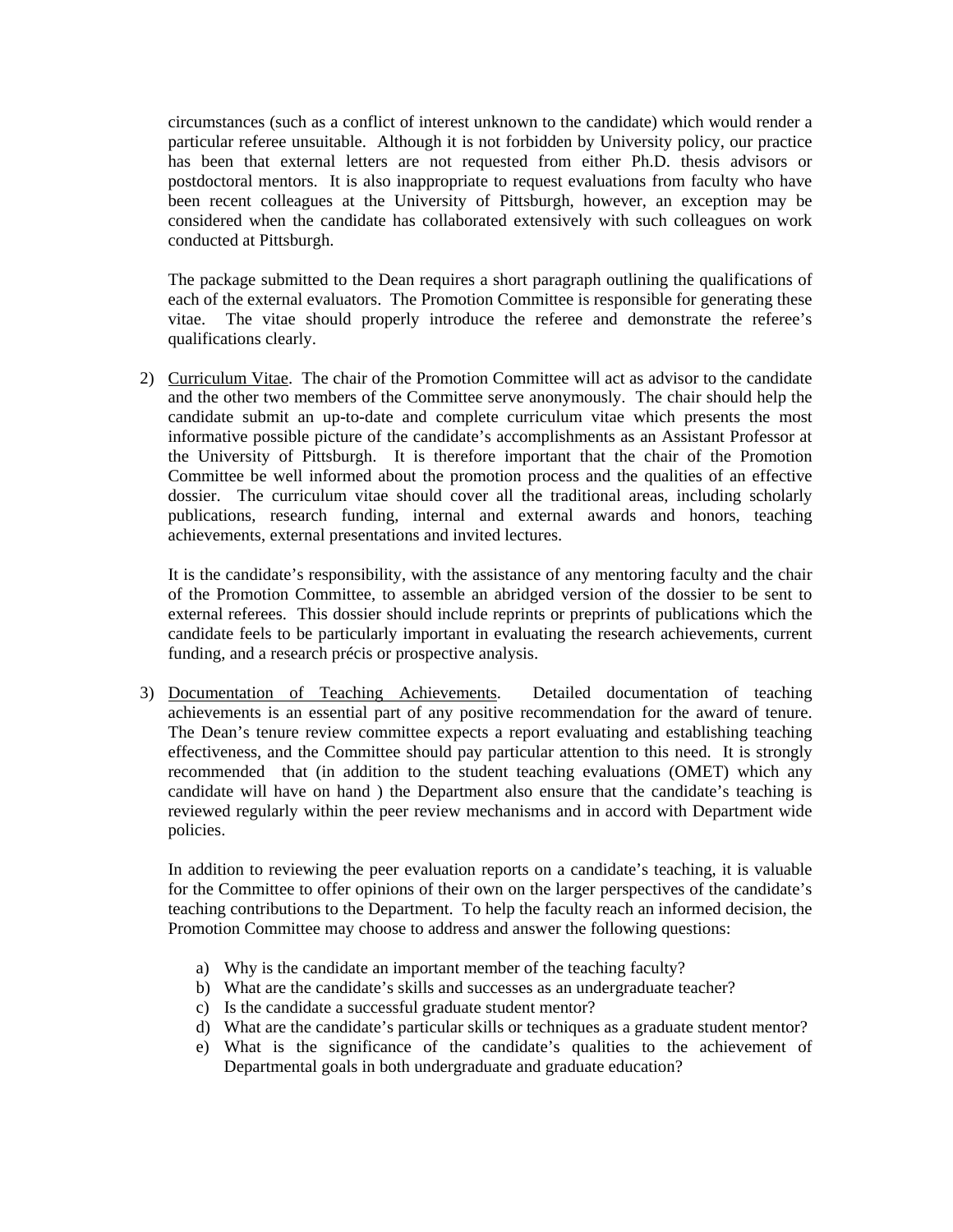It is recommended that the Chair of the Department advise the Promotion Committee of these questions and discuss this with the candidate. The chair of the Promotion Committee can help the candidate assemble a portfolio of teaching materials.

- 4) Reprints, Preprints and Books. The full package for evaluation by the faculty and the Dean must include at least one copy of each paper, preprint, or book that is part of the candidate's scholarly work relevant to the promotion. A cover page, which lists all of this submitted material, should be included.
- 5) Sponsored Research. Within the curriculum vitae, or in a separate document, the candidate will prepare a detailed list of sponsored research support. In addition, the candidate should list all research grants and contracts which have been submitted, whether they have been successful, unsuccessful or are still pending, together with a summary of their current status.

 The Promotion Committee report must be submitted in time for review by the Chair and in time to schedule the full faculty meeting. The faculty meeting must be held at least one week prior to the October 31 deadline for submission of results to the Dean. It is traditional that the Chair inform the candidate of the meeting result soon after the votes are tallied. The Department vote does not end the tenure review process, but it is an important milestone. In no case should the Chair discuss any aspect of the content of the meeting. The numerical scores of the vote are never shared with the candidate or with faculty members.

 In the event of a divided vote, the Chair is to include in the summary recommendation to the Dean a balanced report on the meeting. If some faculty members are united against the majority, they may be asked to review the letter and advise on its completeness. In rare cases where there is no substantial majority, one or two representatives of the minority side may be asked to prepare a minority report. This report is to be included with all other materials submitted to the Dean and the rationale and existence of the minority report should be described in the Chair's letter.

 On or around the beginning of the following calendar year, the Dean will appoint a tenure review committee (meetings take place generally in the period from January 15 to April 1). The tenure review committee studies the dossier, interviews representative senior faculty (usually the Chair of the Department) and advises the Dean on the central question. The final steps in the process and opportunities for appeal are all covered in the University's Policy and Procedures documents, available on the University web site.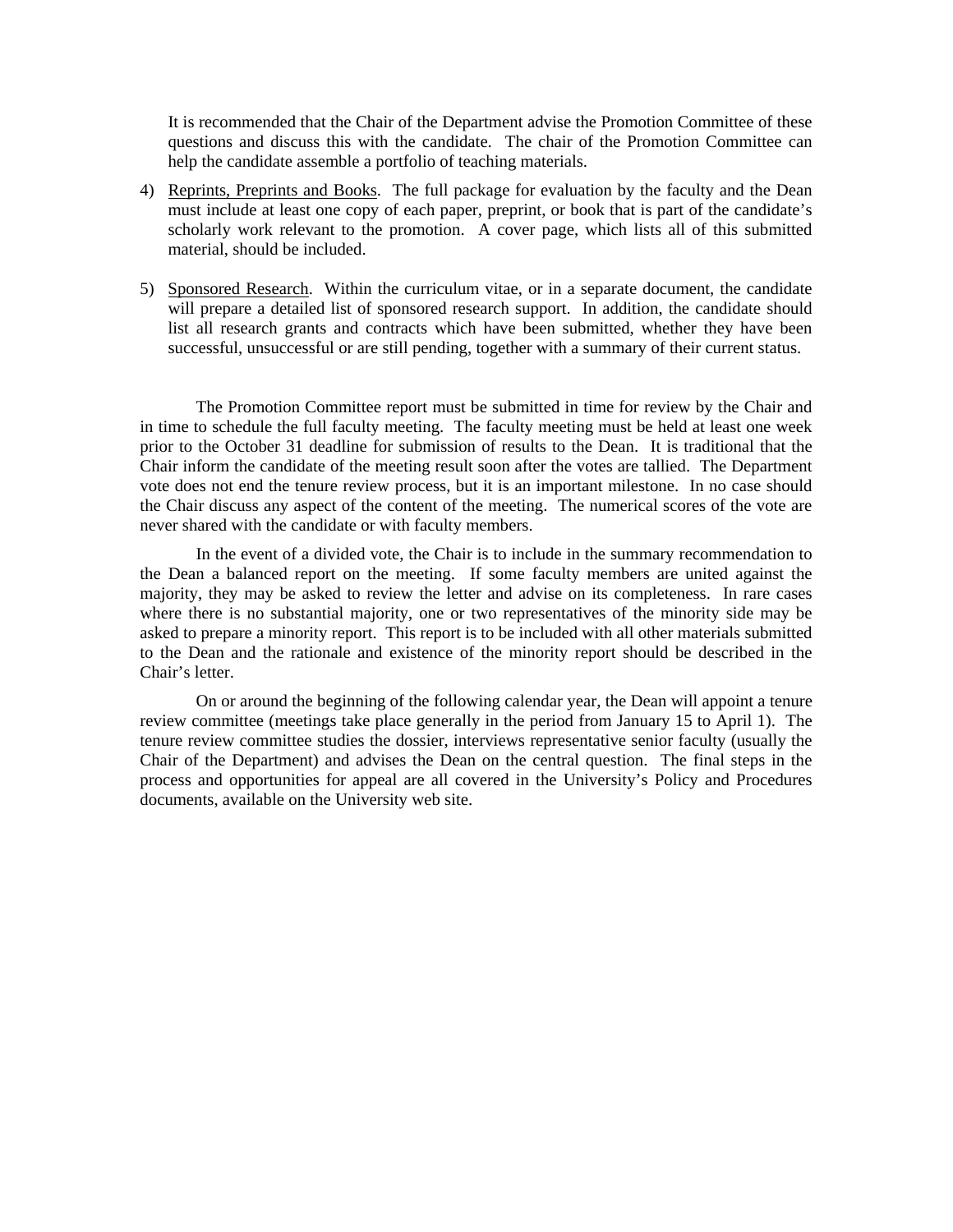### **Notes on Tenure Review Committee Responsibilities**

## *The Promotion Committee.*

The Promotion Committee includes three members. The chair of the Committee also acts as advisor to the candidate in evaluating the content of the dossier to ensure that no essential information is missing. The name of the chair of the Promotion Committee is known to the candidate, but the remaining committee members serve anonymously.

The duty of the Promotion Committee is to oversee the collection of information relevant to the candidate's accomplishments in teaching, research, and service, and to write a summary report on the assembled information. The report of the committee should be organized into sections dealing with each area of activity. Objectivity is an essential element of a convincing report. Although the Department expects the report to conclude with a recommendation for or against promotion, the tone of the report should be not one of advocacy, but of judicious evaluation.

### *Recommended Outline.*

- I. Evaluation of Research Activities.
	- A. Description of the general area of research and its importance.
	- B. Description of the candidate's research within this context.
	- C. Summary of the major contributions of the candidate to the field. [This section should include a description of the candidate's accomplishments. It should explicitly address the nature of the accomplishments, the impact and importance to the field. This section should direct the reader to evidence bearing on these points. It is in this section that the external letters of evaluation should be discussed. It is important to place the letters in context and to help the reader to "decode" the letters. The reader may not know the standards and the vocabulary of the field. It may be appropriate to briefly discuss characteristics of the reviewer that might shed light on the letter. Evaluation of research plans and expectations for future contributions.]
- II. Evaluation of Teaching Activities.
	- A. Summary of courses taught by the candidate.
	- B. Description of the sources of information considered.
	- C. Analysis of each source of information, i.e. students' evaluations, peer evaluations, teaching statement, course materials, outside letters.
	- D. Analysis of the sum of the evidence. If problems exist or did exist, they should be addressed.
- III. Evaluation of Service Activities.